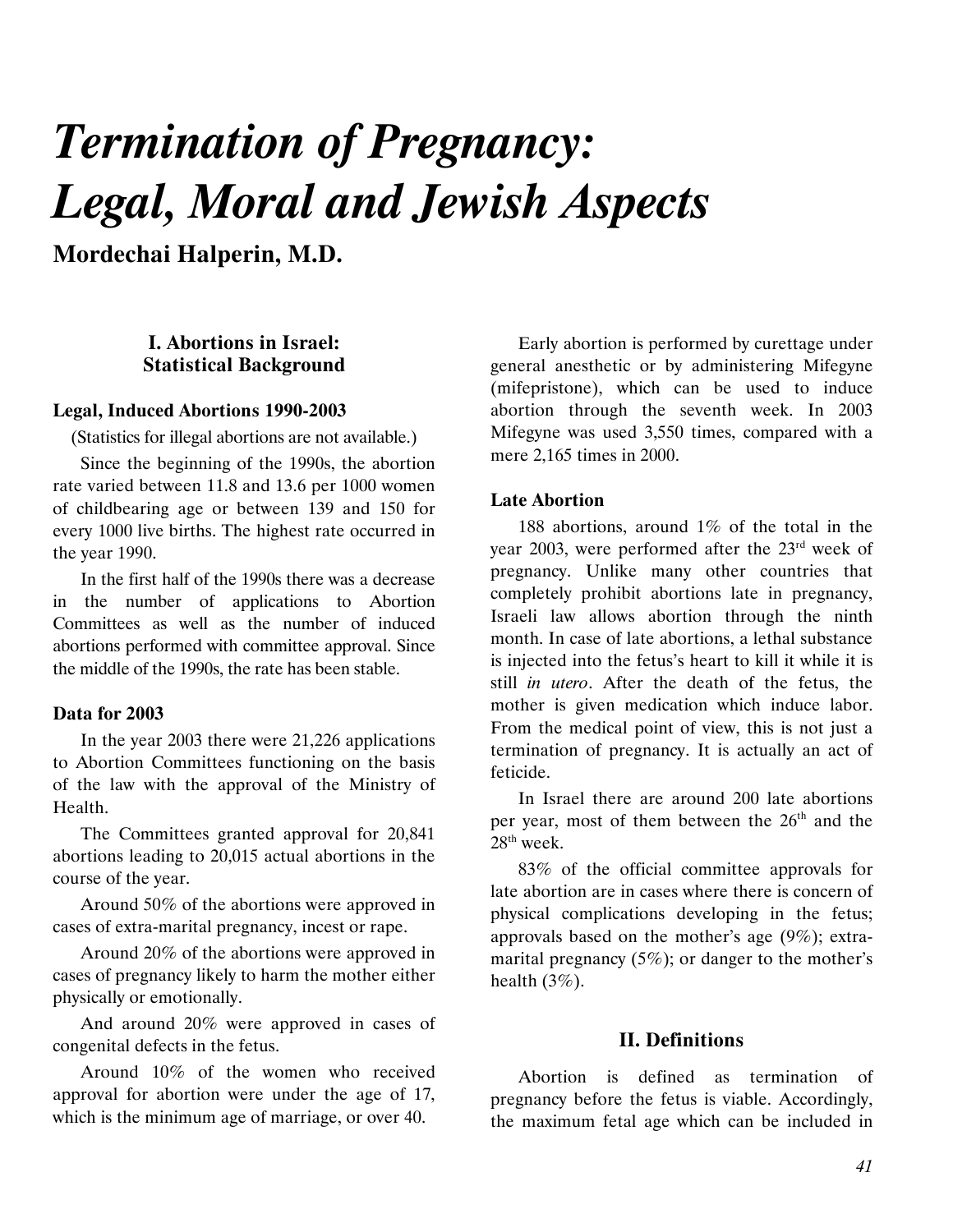this definition varies with medical progress. If in the past a 27-week-old fetus was not considered viable, there are medical centers today where even 24- or 25-week-old fetuses are able to survive and develop.

An alternative definition of termination of pregnancy would include any activity that contributes either directly or indirectly to the death of a fetus in the womb or to death as a result of premature delivery, regardless of the stage of pregnancy.

## III. Ethical Principles

The basic ethical approach towards termination of pregnancy is determined by the definition of the fetus legal status. If the fetus lacks an independent legal status, then from an ethical point of view there is no reason to force a woman to continue her pregnancy and give birth to a baby which, for whatever reason, she does not want. If, on the other hand, the fetus does have a legal status, such that its status turns the termination of its life into the killing of a helpless, innocent human being, then abortion assumes a most serious significance.

Theoretically, there are three possibilities for the legal status of a fetus:

- 1. The status of the fetus is equal to that of any of the mother's internal organs – pars viscerum matris, in the legal language of ancient Rome. According to this approach:
	- a) The fetus is not a separate entity, but rather part of the mother's flesh;
	- b) The fetus has no status or human rights of its own.

This approach will henceforth be referred to as the Roman approach.

- 2. The fetus is a separate human being with full human rights. According to this approach:
	- a) The fetus is a separate entity and not one of the mother's "internal organs";
	- b) The fetus has its own status and full human rights. In other words, its status is equal to that of its mother.

This approach will henceforth be referred to as the Catholic approach.

3. The third approach is the middle path, maintaining that the fetus is, indeed, a separate entity and is not simply one of its mother's "internal organs." Although it is a separate living being, its status is not identical to that of someone who has been born. Its status and rights arise from its potential to be born and to become a human being, and for this reason its status is defined as that of a separate entity with human potential, with only partial human rights. This approach will henceforth be referred to as the middle approach.

## **The Roman Approach**

The main factor supporting the Roman approach is the complete biological dependence of the fetus on its mother, its relatively immature biological state, and its lack of self-conscious-

The basic ethical approach towards termination of pregnancy is determined by the definition of the fetus' legal status

ness, thought, or freedom of choice.

The Roman approach would indicate that the mother has the full right to undergo an abortion at her own discretion, and she may allow scientific experiments to be conducted on the fetus while it is still in the womb just as she may allow such experiments to be conducted on the products of her abortion. According to this approach the mother may sell fetal tissue for scientific or commercial purposes in exactly the same way as she is entitled to sell a pint of her own blood.

The weak point of this argument is that it applies equally to infants who have already been born. These infants are also completely dependent on their parents, with no clear and unequivocal date when they become free of this dependence. Indeed, Philo of Alexandria<sup>1</sup> documents a fairly common Hellenistic belief that babies do not have

 <sup>.</sup> 1 Chayyei Moshe 1, 11.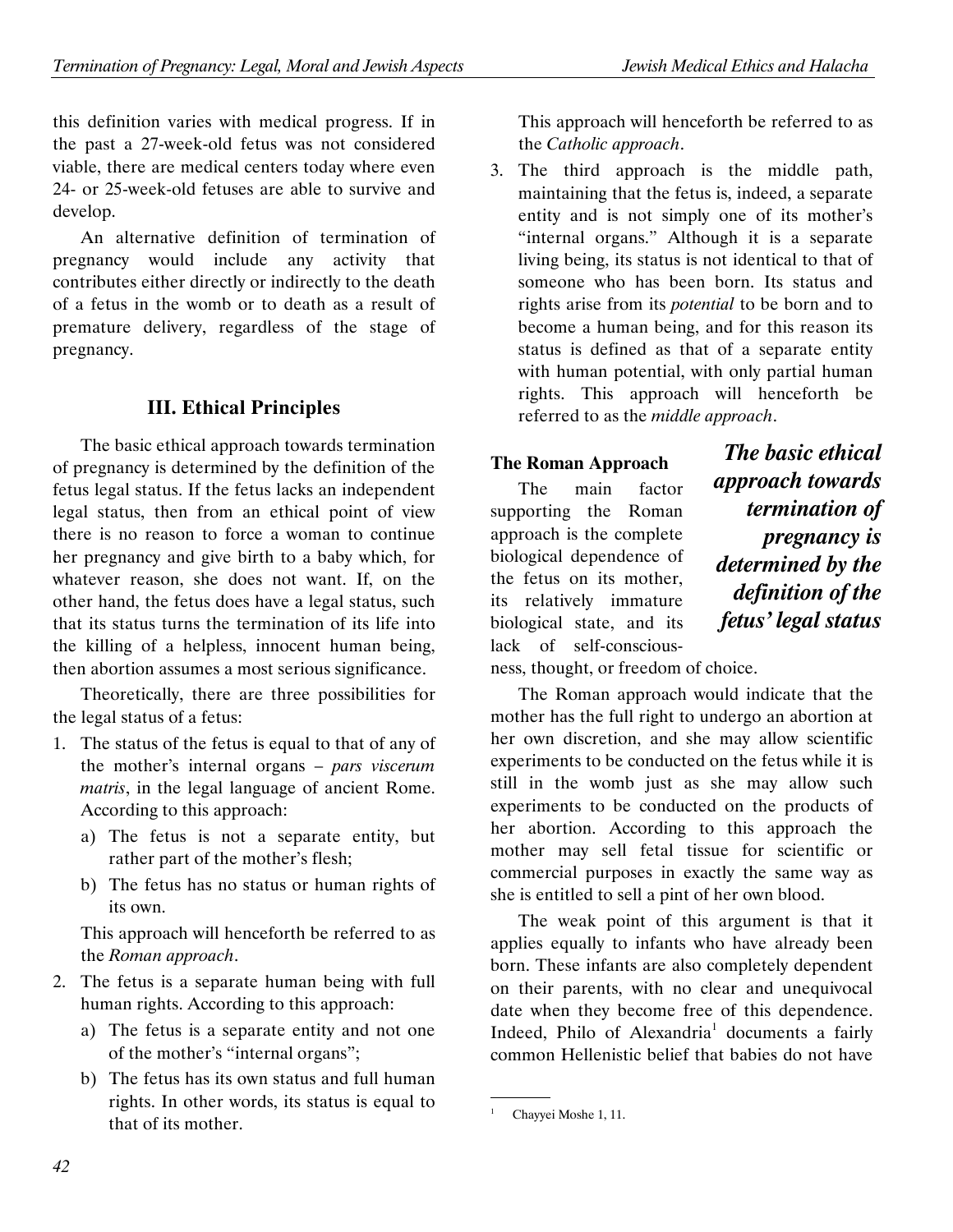human status until they start to eat regular food. Almost eight hundred years later (circa 800 C.E.), the Council of Metz did not impose any punishment for killing infants, and only after baptism was the child's life to be guarded. $2$ 

Another weak point in the Roman approach comes from the progress of scientific knowledge. Much is known today about the development of the fetus in its mother's womb. Genetically and immunoilogically the fetus is a separate organism from a short time after conception. Within three weeks, its heart starts beating. Within six (eight

weeks from the last menstrual period) it takes on human form. It moves by itself and brain activity can be detected. The nervous system continues to develop during gestation as well as through the first few months after birth. The significance of

these facts is clear: biologically, the fetus assumes the status of a living being at an early stage of pregnancy.

#### The Catholic Approach

.

Professor Yeshayahu Leibowitz<sup>3</sup> dealt with the question of fetal status from a biological or philosophical point of view. In his opinion, from these perspectives there is no difference between a fetus and a live infant. Human life develops in a continuous process beginning with conception, continuing through the pregnancy and after birth, at least until after the child reaches maturity. There is no clear line defining the boundary of life other than the date of conception or the date of death. Therefore, in his opinion a society that allows any deviation from the principle of preservation of life takes a fateful step.

Professor Leibowitz's philosophical approach, in our opinion, very closely resembles the Catholic approach.

The following conclusions are reached through the Catholic approach:

- 1. The fetus has rights of its own;
- 2. The mother's interests are irrelevant in decisions pertaining to the future of the fetus;
- 3. There is no justification for abortion for maternal concerns – even if the mother's life is in danger;

4. A maternal decision pertaining to the fetus has legal significance only insofar as she is the fetus' natural guardian and on condition that the good of the fetus is all that guides her considerations.

#### The Middle Approach

The middle approach rejects the first principle of the Roman approach and holds, in accordance with biological facts, that the fetus is a separate entity and not merely one of its mother's "internal organs." At the same time, it rejects the second principle of the Catholic approach, which maintains that the status of the fetus is identical to that of someone who has already been born. In other words, according to the middle approach the fetus does not have full human rights. The fetus is defined as a living being with human potential, but with only partial human rights. Great importance is attached to the welfare and well-being of the fetus and harm is not allowed to come to it without serious moral justification. On the other hand, if such good reason does in fact exist – such as danger to the mother's life or the need to reduce the number of embryos in a multiple pregnancy – then harm to the fetus is justified.

There is still room for ethical debate about when the fetus assumes its special status – at the time of conception, during implantation in the womb, or at some other stage of development. A detailed discussion of these points lies outside the scope of this article.

Catholic approach: There is no justification for abortion for maternal concerns – even if the mother's life is in danger

<sup>2</sup> Lord Immanuel Jakobovits, Medicine and Judaism: a Comparative and Historical Study (1959, second edition – 1975, Bloch Publishing Company, NY, ISBN 0-8197-0097-5).

<sup>3</sup> Yeshayahu Leibowitz, "Medicine and the Value of Life," Proceedings of the Chair of the History of Medicine at Tel Aviv University (Tel Aviv: Tel Aviv University, 1977), 2-12.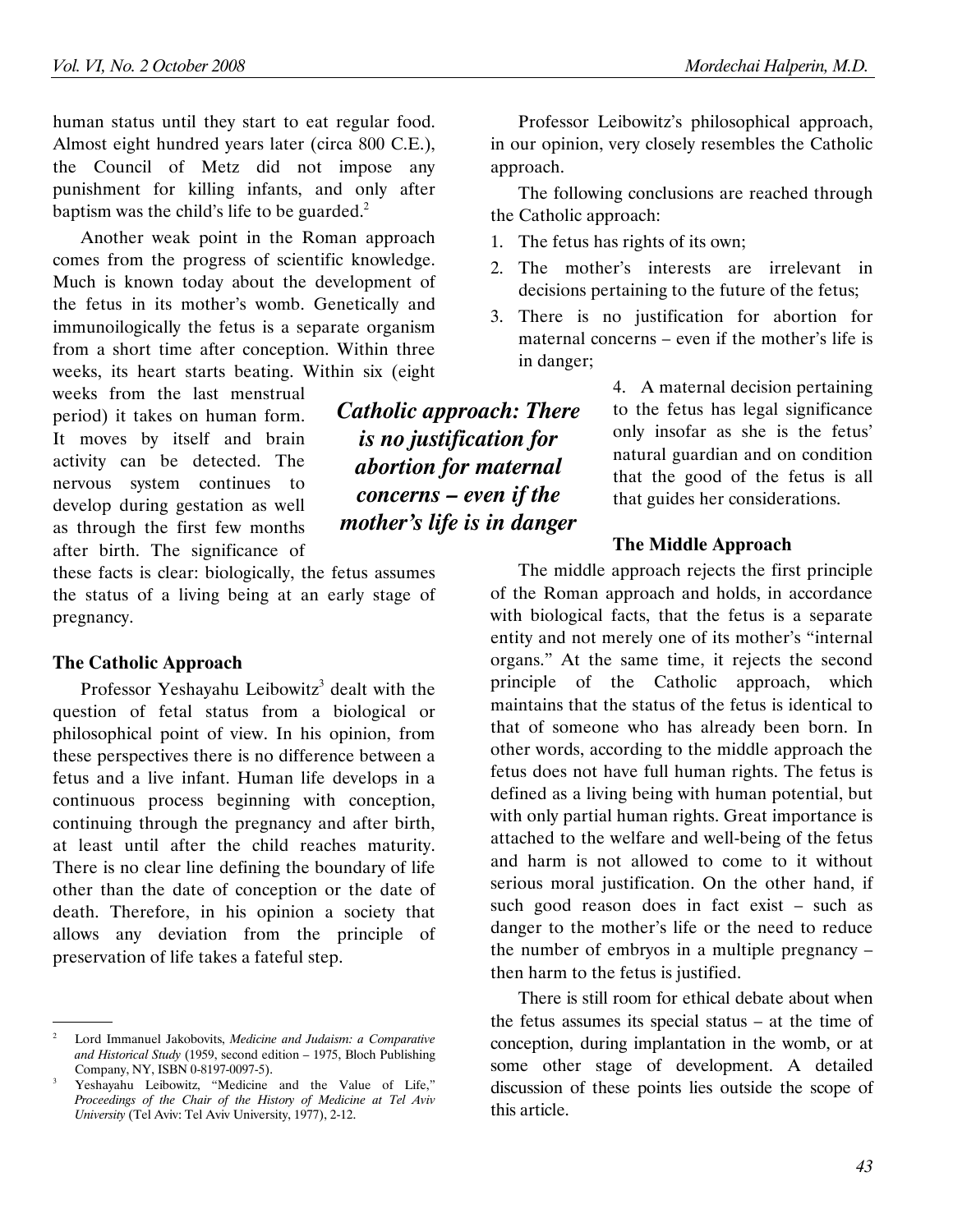When it comes to ethical issues it is quite difficult to achieve a general consensus in a pluralistic, Western society. However, we may say that the middle path is currently attracting many adherents in the medical world.

## IV. Historical Background**<sup>4</sup>**

A familiarity with the historical background may help us to understand the battles and processes around the world concerning abortion. History often repeats itself, and fluctuations in the social world view are not unusual.

## Ancient Times

Even in ancient times primitive methods were used to bring about abortion. These methods were of two main types:

- (1) Piercing the fetus via the vagina (generally without concern for sterility);
- (2) Use of pharmacological means to bring about a cessation of pregnancy and expulsion of the contents of the womb.

Echoes of these methods are heard in the Hippocratic Oath, $5$  which completely forbids any assistance in ending a pregnancy – "I shall never give a woman a drug or instrument for the purposes of abortion" – and in the poet Ovid's $<sup>6</sup>$  criticism of "those</sup> women who puncture and pierce with instruments or give deadly potions to their unborn children." Ancient literature describes other methods used to terminate pregnancies, including external warming, physical activity, and extreme self-imposed starvation.

Despite fairly widespread use of abortion techniques, most legislators of the ancient cultures – both religious and secular – regarded termination

of pregnancy as a forbidden act. Moral repugnance at harming a living fetus and interfering with the natural process of pregnancy found expression in different ways. Until the second half of the twentieth century there were hardly any examples of a complete absence of moral objection to the killing of a fetus. Nevertheless, moral opposition in theory was not always accompanied by legal enforcement.

Eastern cultures were always more firm in their opposition to abortion than the Western nations. Buddhism forbade termination of pregnancy for religious reasons and was harsh in its punishment of those who performed abortions because of the environmental danger involved. This danger arose from the belief that the souls of the aborted children were evil and dangerous. The ancient Indian legal codes, the Aryas and the Manava Dharma-Sastra, regarded abortion as murder, and it was therefore prohibited for Hindus.

In ancient Persia, the Avesta religion forbade abortion. The Assyrian Code prescribed the death penalty for women who had abortions; even after the death sentence was carried out such women were not permitted to be buried.

In ancient Egypt abortion was considered a most legislators of the ancient cultures – both religious and secular – regarded termination of pregnancy as a forbidden act

serious crime, but the severity of the punishment set for it is unclear, particularly in light of the fact that infanticide was openly tolerated in Egypt. Pharaoh's royal decree that "every male that is born shall be cast into the river"<sup>7</sup> was not a deviation from the norm.

A study of ancient Greek literature reveals an ambivalent attitude towards termination of pregnancy. Ovid, Seneca, Favorinus, Plutarch, and Juvenal all spoke of abortion as "a crime against which no one protests" on one hand, but as a generally accepted phenomenon on the other.

 <sup>.</sup> 4 Lord Immanuel Jakobovits, ibid.; Abraham Steinberg, Encyclopedia of Jewish Medical Ethics (Second edition, Jerusalem: Schlesinger Institute, 2006), vol. 2, pp. 717-817 ('abortion'); Daniel Sinclair, "The Legal Basis for the Prohibition against Abortion in Hebrew Law As Compared with Other Legal Systems," Annual Journal of Hebrew Law (1978): 177-207.

<sup>5</sup> Fourth century B.C.E.

<sup>6</sup> 43 B.C.E.-17 C.E.

 <sup>.</sup> 7 Exodus 1:22.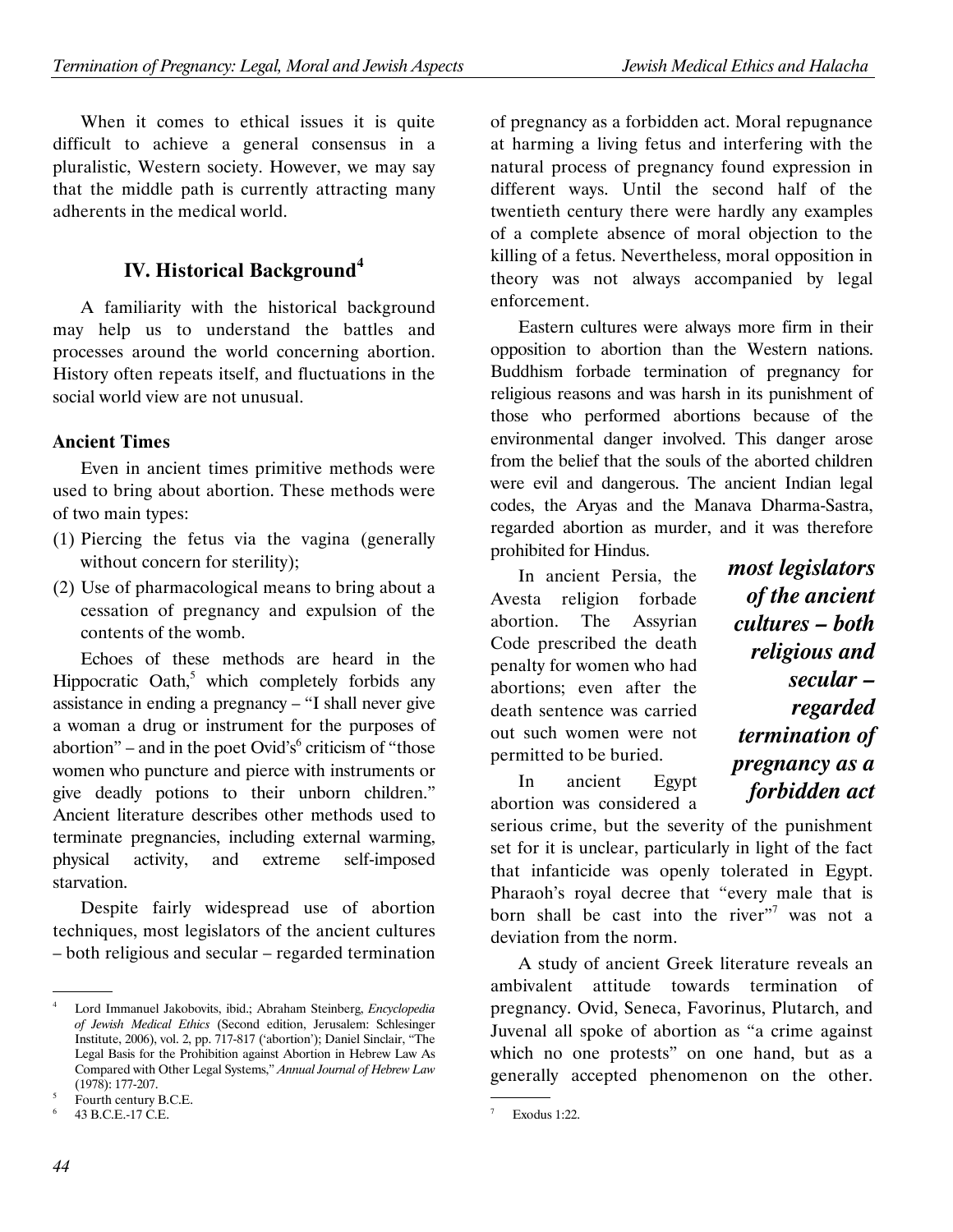Abortions were performed in great numbers not only because of social difficulties but also owing to the women's desire to protect their figures from the changes associated with pregnancy and giving birth.

The Pythagorean philosophers understood that from the moment pregnancy begins the fetus is to be considered a living being and for this reason it is forbidden to harm it. This view was prevalent during the fourth century B.C.E. and some see it as the source for the well-known clause of the Hippocratic Oath quoted above.

# until the second century C.E. killing a fetus was legal according to Roman law

In contrast to the Pythagoreans, the Platonic and Stoic philosophers believed that the fetus is given "life" only at the moment of birth, and therefore they expressed no opposition to termination of pregnancy at any stage. Plato

was in favor of making abortion compulsory for any woman above the age of forty. Aristotle, on the other hand, took an intermediate stance, maintaining that "life" begins when the mother feels fetal movement. Accordingly, he recommended abortions for social reasons (i.e., families with many children) on the condition that they were performed before "the fetus first kick."

Ancient Roman law stands out in the absolute rights which it awarded the father with regard to his family, going so far as defining the fetus as pars viscerum matris – part of the mother's body – and not as a separate living being. For this reason, until the second century C.E. killing a fetus was legal according to Roman law. Throughout the Roman empire there was no legal prohibition against performing abortions and they were quite common. However, many instances of abortion ended in infection and death. Ovid condemned "those women who pierce and puncture with instruments or give deadly potions to their unborn children" – something which even wild animals do not do. He claimed that nature punishes these women: the punishment occurs when "She herself dies and is dragged to the pyre with her hair revealed, and then all who see declare, 'This is her punishment.'"

## The Christian Approach

Christianity has dealt extensively with the issue of abortion, and termination of pregnancy has become the most widely discussed subject in twentieth-century Christian literature. The Christian approach has undergone significant changes over the centuries but the general trend was always opposition to termination of pregnancy, with considerable fluctuations with regard to details – for example, the distinctions drawn between abortions at different stages of pregnancy. In 305 C.E. the Council of Elvira established heavy canonical punishments for those who performed abortions; nine years later the Council of Angora (Ancyra) eased the severity of these prohibitions. Over the course of the years a compromise approach was formed, distinguishing between abortions at earlier and later stages of pregnancy.

In the wake of the Samaritan version of the Torah, the Septuagint, and Philo's commentary, there were those who differentiated between abortion at a very early stage and abortions at later ones. Many believed that the formation of a male fetus soul is completed on the fortieth day following conception with the completion of his (external) human form. Some maintained that with females the process is completed later, on the eightieth day. The determination of a date of the creation of the soul produced the dividing line between abortions performed at earlier and later stages.

In the thirteenth century, Thomas Aquinas believed that consciousness and movement are the characteristics of a living being and – like Aristotle – supported the approach that regarded the mother's feeling the fetus first kick as the beginning of life. There were Christian theologians who agreed completely with Aristotle's view of the soul's development, according to which the soul develops in three stages (the soul of the "powers of growing" at the time of conception; the soul of a lower living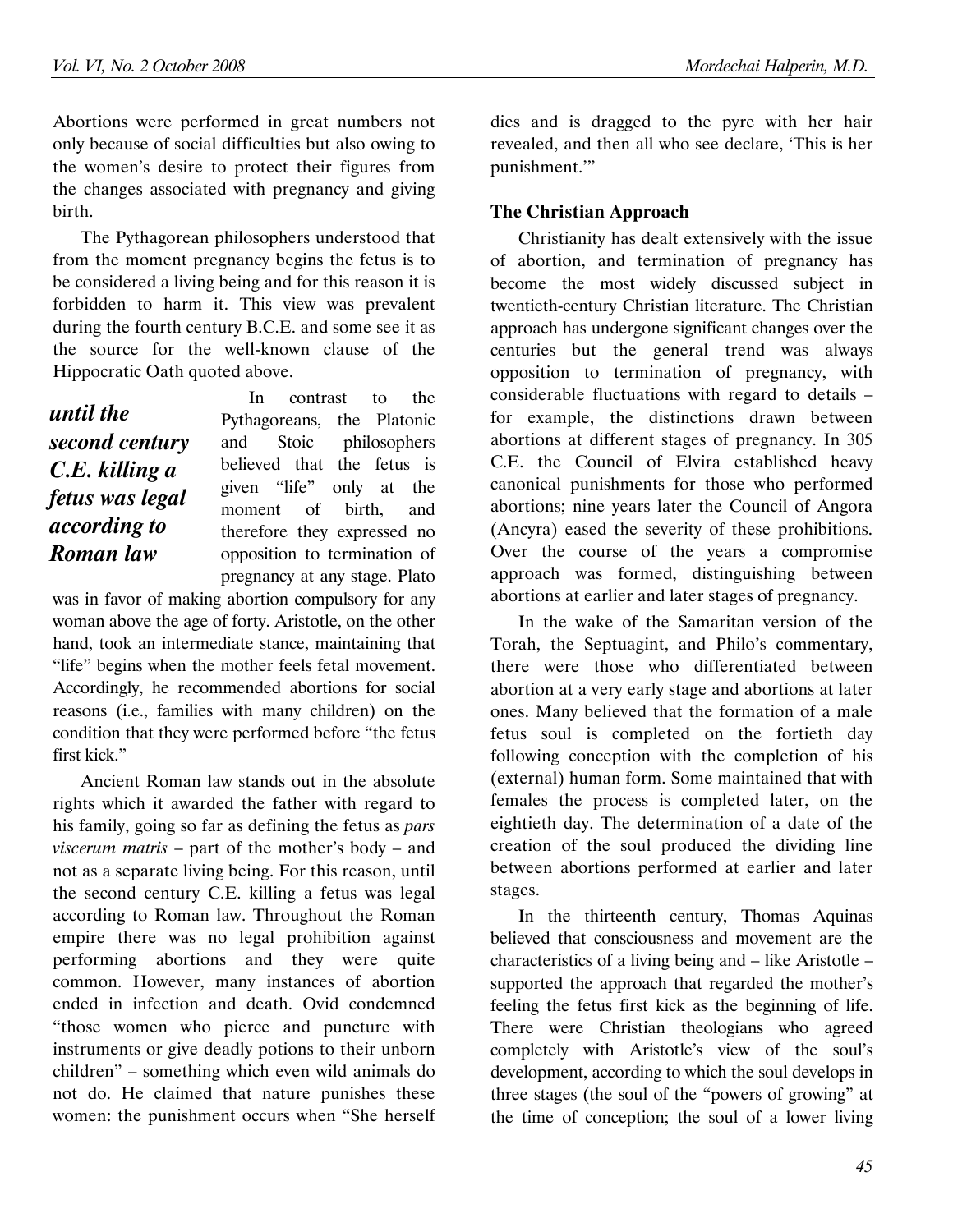system at a later stage; and finally, a full human soul). Aquinas, following Aristotle's lead, held that only fetal movements that are felt represent the first stage of the development of a full human soul. This approach was supported by Popes Innocent III and Gregory IX in the thirteenth century. But in 1588 Pope Sixtus V reinstated the original punishments for termination of pregnancy regardless of fetal age. Since then all termination of pregnancy has been considered murder. This principle was further confirmed in the penal code published by Pope Pius IX in 1862, and in the last canonical law, which took effect in 1918.

In fact, the approach of the Church is completely opposed to the Roman approach. In principle, the Catholic Church sees the fetus as a living being with full human rights, beginning at the moment of conception. For this reason Catholic doctors (even in the twentieth century) were instructed to refrain from terminating pregnancies, even

when the mother's life was endangered, because "two deaths are preferable to one murder."<sup>8</sup> A similar consideration would forbid fetal reduction even when the chances of survival for a multiple pregnancy are very low otherwise because according to the Christian approach, fetal reduction is equivalent to throwing some people off a sinking ship in order to save the others.

## The French Revolution and Feminism

The French Revolution had a marked effect on the values of Western society. In the wake of its influence, and especially in light of the opposition of leading legal and medical figures to the granting of full human rights to fetuses, there have been changes in civil legislation. In most Western countries most of the more serious medieval clauses of the antiabortion legislation were removed. In Prussia, for instance, by the year 1837 the death sentence was no longer prescribed as the penalty for abortion.

Despite the relaxing of criminal punishment, the prohibition against abortion has remained intact, almost world-wide, for many years. It was only in the second half of the twentieth century that the feminist approach spread in the Western world, supporting the woman's absolute freedom to choose abortion. This approach sees the fetus as an integral part of the woman's body, and since she is assumed to be in charge of her own body, she is likewise permitted to terminate a pregnancy.

The feminist movement gained huge support worldwide; in its wake legislation in many countries

> was changed and some of the criminal prohibitions against abortion were canceled. The countries in which the law was changed, in the last two generations, include the United States, Holland, and Israel.

> In recent years a reactionary movement has begun to appear. The pendulum is swinging back towards the Catholic approach,

and the anti-abortion lobby is gaining strength. Confrontations between "right to choose" and "right to life" organizations at times become quite violent.

## V. Social and Legal Aspects

The dominant social stratum in Israel adopted a liberal ideology even before the establishment of the State. Echoes of this ideology can be seen as far back as the arguments over the decision by the Haganah to enlist women in the British army during World War II. Following the establishment of the State, this permissiveness gave rise to large numbers of unplanned pregnancies and termination of pregnancy seemed a simple way of solving the social problem of the young mother.

Later, the Israeli legislature faced a complex problem. On one hand, a considerable number of these pregnancies involved girls below the legal age of majority. On the other hand, until the 1970's the law forbade abortion. The legal solution was an

It was only in the second half of the twentieth century that the feminist approach spread in the Western world, supporting the woman's absolute freedom to choose abortion

 <sup>.</sup> 8 A. Bonnar, The Catholic Doctor, 1948.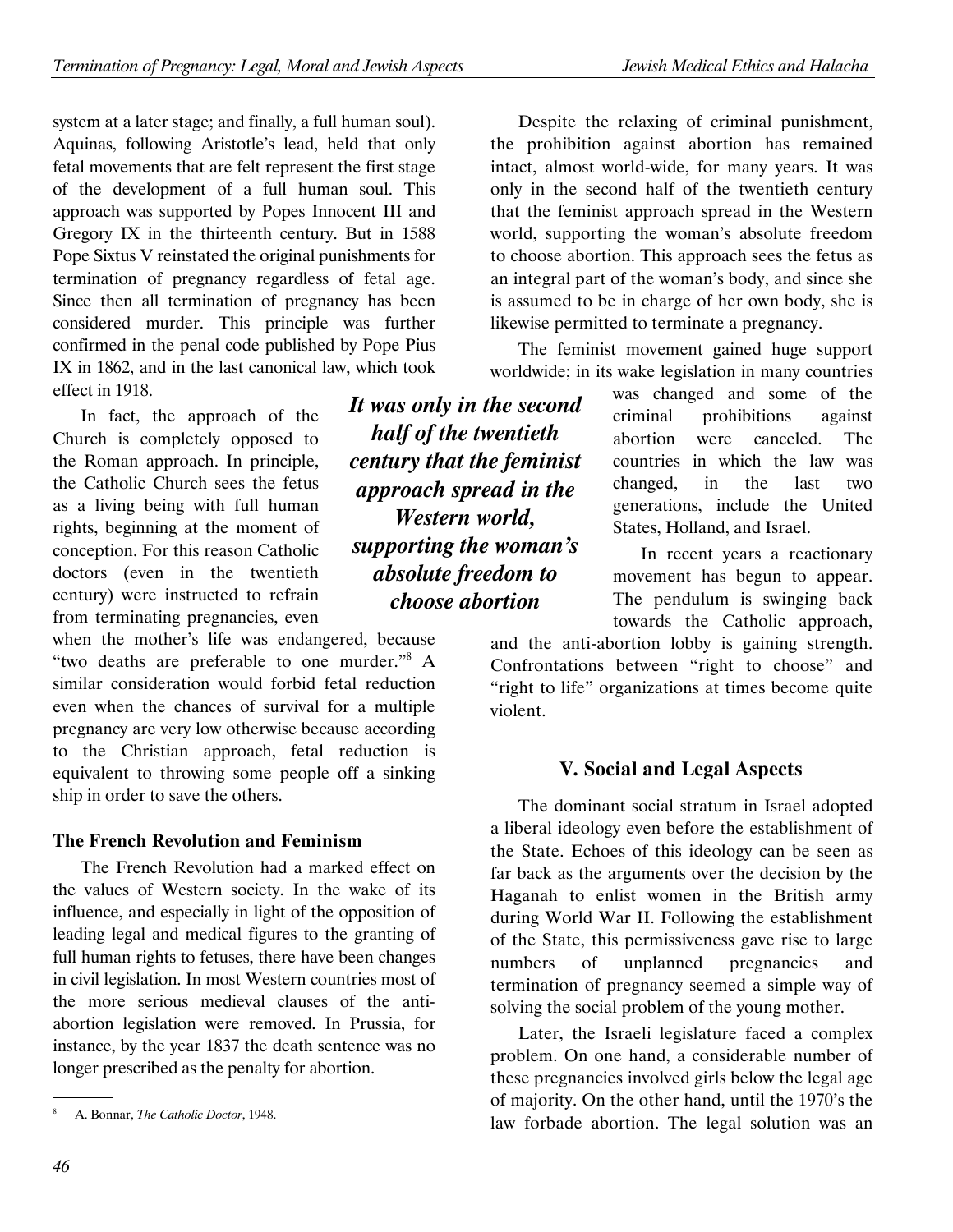unusual one: it was decided that the law forbidding abortions would not be enforced, and thus hundreds of thousands of illegal abortions were performed while those charged with law enforcement deliberately turned a blind eye.

The Penal Act of 1977 permitted abortion even for social reasons; the prevailing social ideology had finally attained a legal framework. However, the theoretical license was insufficient to lend abortion legal legitimacy and an interesting legal exception was required: by law, the agreement of a parent or legal guardian is needed before the performance of any invasive procedure on a minor. According to this principle it would be necessary to obtain the agreement of the parents or guardian before terminating her pregnancy, an act which involves a

certain degree of danger to the future of the girl and her fertility. But the requirement of parental consent went against the trend of liberation from the religious ethical system of the parents' generation and was likely to run counter to the aims of the law: the requirement of

parental consent would reduce the number of abortions performed and would increase the number of unwanted births. Therefore, contrary to the generally accepted practice in other areas of law, according to which the consent of a minor is of no relevance, when it comes to abortion it is enough for there to be informed consent on the part of the pregnant minor. The law does not apply any restriction in terms of the girl's age and does not require the consent of a guardian or family member, despite the known dangers to the health and fertility of a minor who undergoes surgical abortion.<sup>9</sup> These exceptions are an indication and reflection of the values of the dominant societal sector. If society saw the preservation of the life of the fetus and prevention of abortion as important values, the law would be worded quite differently.

The number of legal abortions in Israel has been fairly stable since the 1980's, remaining between 16,000 and 20,000 annually

#### Amendment to the Abortion Act

During the 1980's the Abortion Act was amended once again. The new amendment canceled the license to perform abortions for social reasons while retaining the other indications for abortion: danger to the health of the mother or the fetus, the mother's age (below 17 or over 40), and pregnancy as a result of forbidden relations (adultery or premarital sex).

The reality once again reflected the influence of the dominant forces in the law enforcement system: the number of legal abortions did not change at all. The social clause was no longer applied but there was an immediate rise in the number of pregnancies terminated for other reasons, such as "danger to the life of the mother." In a wide-ranging study

conducted by the Israeli Ministry of Health it turned out that the law was not being strictly enforced.<sup>10</sup> At least one major public hospital openly kept double records of reasons for abortion. One list, maintained for the purposes of the Abortion Act, included all those women whose abortions were approved according to subsection 4a of section 316 (danger to

the health of the mother), while the second list, indicating the source of funding for the abortion (the sick funds or welfare services), divided these women into two subsections: women with a genuine medical indication, in which case the abortion was covered by the health plan, and women with social difficulties, in which case funding came from the welfare services. The ratio between the two groups was 5% medical indications to 95% social reasons.

The number of legal abortions in Israel has been fairly stable since the 1980's, remaining between 16,000 and 20,000 annually. It is known that, in addition, thousands more abortions are performed illegally, but there is ongoing controversy as to the extent of this phenomenon. Estimates vary between 10,000 and 50,000 illegal abortions annually.

 <sup>.</sup> 9 Penal Act 1977, sections 312-321 (Hebrew).

 <sup>.</sup> <sup>10</sup> Memoranda from the director of the Ministry of Health: memorandum no. 64/90, 15 June 1990; memorandum no. 23/93, 14 November 1993.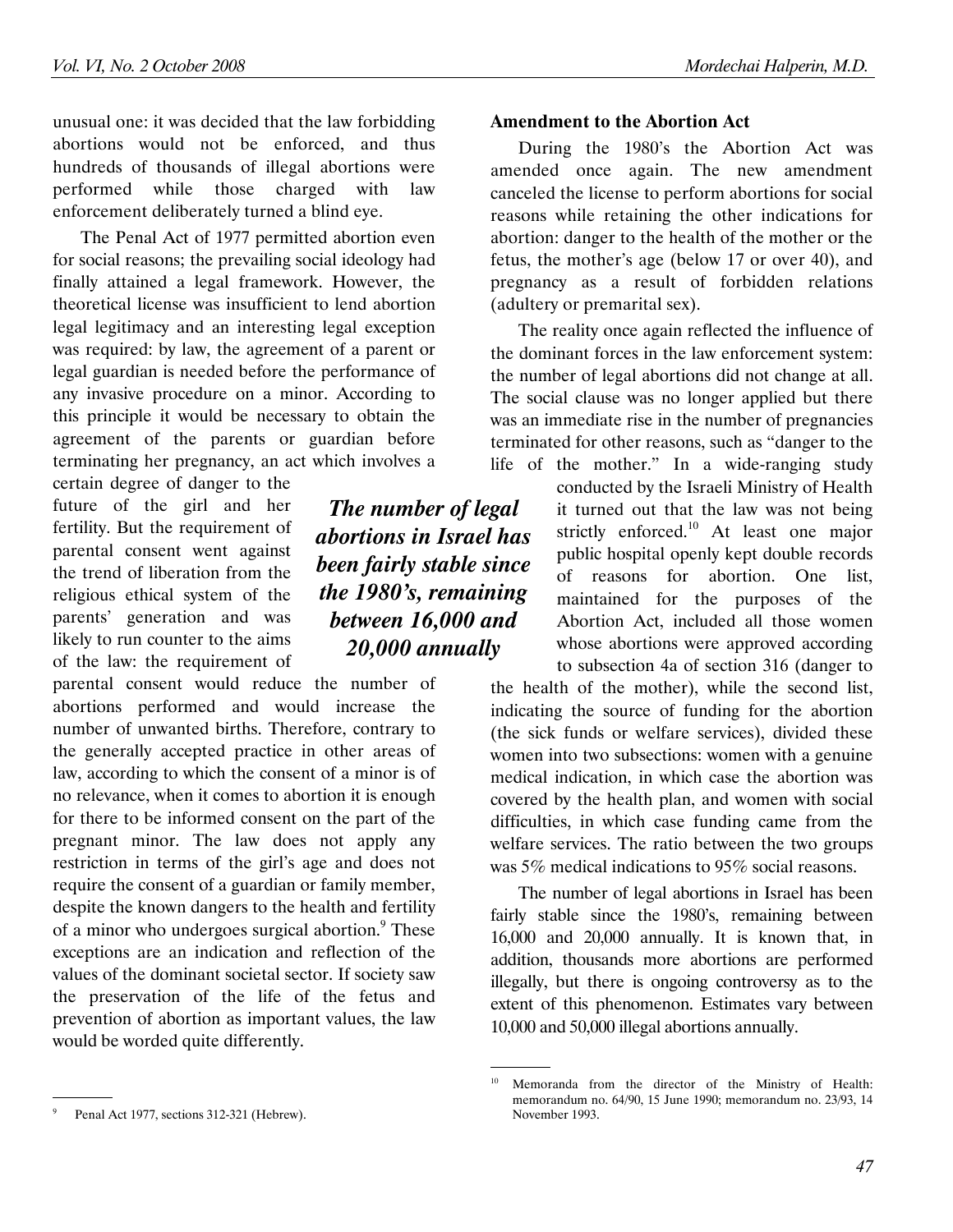Whatever the true number may be, to date no doctor has ever been brought to justice for performing an abortion contrary to the law. (Only in cases where women whose pregnancies were terminated died as a result of the surgical procedure have doctors been brought to court.)

## Ignoring Violations of the Abortion Law

Whatever the actual statistics might be, no physician has yet been charged with the precise crime of inducing an illegal abortion. This policy is echoed by the decision of the court (State vs. N. Elayyev 36864/97; unpublished). $^{11}$ 

In that case two physicians were charged with performing illegal abortions. One of the abortions ended with the mother's death, but no proximate cause was demonstrated. In the court's

decision, the claim of the defendant's attorney was mentioned: For we know on the basis of prior experience that the recommendation of Legal Counsel to the Ministry of Health<sup>12</sup> is not to sue physicians in cases of illegal abortion unless the illegal abortion ends in death.

In light of counsel's claim, according to whom no one had yet been sued for the offense of illegal abortion, the judge decided to refrain from conviction. He only sentenced the accused to public service.

"This policy, as far as it exists, reveals a severe defect in application of the law. Law is enacted in order to be fulfilled." Further: "The welfare of the public demands precision in applying any law calling for penal sanctions," as phrased by E. Rubinstein and B. Medina in their book Ha-Mishpat ha-Konstitutsionali shel Medinat Yisrael (5<sup>th</sup> ed.; 5757; 1:228).

Enforcing the law in this case is particularly important in view of the fact that health and life are involved for the whole purpose of the law is to guarantee the woman's well-being and her health and to guarantee that the woman not receive an illconsidered decision that might harm her. (See H. Grossman, Chairman of the Public Services Committee in Divrei Kenesset 79 (5737, 1229.)**<sup>13</sup>**

# VI. Jewish Aspects**<sup>14</sup>**

Jewish law accepts the biological fact that the fetus is a living being. The fetal heart beats as early

as the fourth week after conception. Organogenesis (the stage of organ formation) is complete, from an external perspective, at the end of the sixth week (the eighth week according to the accepted gynecological

practice of counting the date of conception as two weeks from the beginning of the last menstrual period). Biological considerations make it impossible to determine a clear line between a fetus which is considered alive and one that is not.<sup>15</sup> The only absolute dividing line is the moment of conception. After that moment, the fetus is a living body from the perspective of the life sciences. Therefore it is clear that abortion must undoubtedly constitute harm to a living creature. According to Jewish law the complete dependence of the fetus on its mother does not in any way justify permitting its destruction, just as the complete dependence of a day-old baby does not permit us to kill it, even if consideration of the mother's convenience would seem to point in this direction. Theoretically, this leads us to regard abortion in much the same way as we would regard murder. Indeed, there are those who maintain that "a gentile is killed for [murder of] fetuses," that is,

in the framework of Jewish law there is a clear distinction between the status of a fetus and that of a newborn

 <sup>.</sup> <sup>11</sup> Quoted in Prof. E. Shochtman, "Al Drishat ha-Haskama ha-Mudda'at be-Hafsakat Herayon, Mishpatim 29 (3), pp. 737-777, note 70 (p. 763).

 $12$  This apparently refers to an old directive of the Legal Counsel to the Government, which is responsible for enforcing criminal law in this matter, not the Legal Counsel to the Ministry of Health.

 <sup>.</sup> <sup>13</sup> E. Shochtman, *ibid*.

<sup>14</sup> Abraham S. Abraham, Nishmat Avraham (Second edition, Jerusalem: Schlesinger Institute 5767), vol. 4, Choshen Mishpat 425:1; A. Steinberg, ibid.; Mordechai Halperin, "Modern Medicine in View of Halacha: Monthly Review" (1987) 6:34, 33-44.

<sup>&</sup>lt;sup>15</sup> Leibowitz, ibid.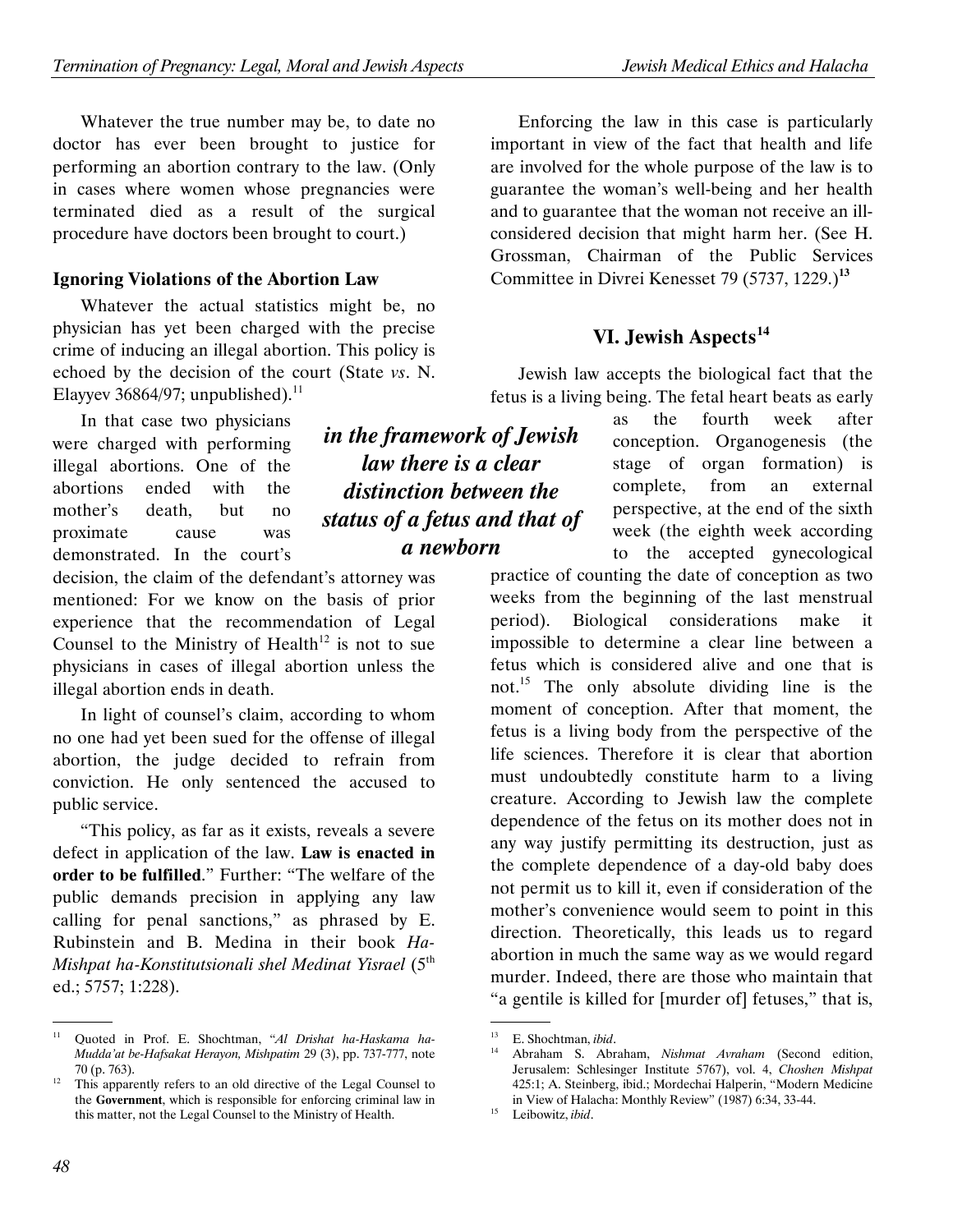according to the Noahide laws which apply to gentiles, abortion of a helpless fetus is considered equivalent to murder. The source of the prohibition is found in Rabbi Yishmael's commentary on the book of Genesis:<sup>16</sup> "He who spills the blood of a human person [lit: 'a person within a person'] – his blood will be spilled.' Who is a 'person within a person'? This refers to a fetus inside his mother's womb."<sup>17</sup>

Despite the above, according to Jewish law the abortion of a fetus is not identical to murder. As explained in the Mishna<sup>18</sup> the killing of a fetus is not seen in the same light as the killing of a newborn baby. The source for this distinction is found in the Torah, based on the punishment meted out to someone who causes a woman to miscarry in the course of a dispute: "And if men strive with one another and strike a pregnant woman and she miscarries…"<sup>19</sup> Here the Torah differentiates between two possible outcomes: when the blow kills the woman as well (as the fetus), the person who struck her is held accountable for manslaughter, but if "there is no disaster"<sup>20</sup> and the blow harms only the fetus he is not accused of murder and is required to pay damages only.

The guiding principle here is unequivocal: in contrast to the Noahide laws, in the framework of Jewish law there is a clear distinction between the status of a fetus and that of a newborn. Abortion is not identical to murder.

#### How Serious is the Prohibition?

In light of the above, there is heated controversy among the poskim as to how seriously the transgression of killing a fetus is regarded in Jewish law. There are those who maintain that this falls squarely under the category of pure murder, as explained above in the framework of the Noahide laws. The only difference between abortion of a gentile fetus and abortion of a Jewish fetus is

reflected in the seriousness of the penalty: under Noahide law the killing of a fetus is punishable by death, while according to Jewish law the perpetrator is "only" punished with death brought about by the Divine hand.

In contrast, other *poskim* maintain that there is no biblical prohibition against the performance of abortion; there is only a rabbinical prohibition based on a decree of the Sages. According to this view, in cases of great suffering where the Sages' decree does not apply it is permissible to act according to biblical law and to permit an abortion.

## Tay-Sachs Disease and Down's Syndrome

The halachic debate is pertinent to the issue of Tay-Sachs disease (GM2 gangliosidosis). In this genetic disease the infant lacks a certain enzyme and as a result an adipose matrix builds up, particularly in the tissues of the nervous system. At birth the infant

appears completely normal but within a few months, with the accumulation of this substance in the tissues, his development begins to decline, there is psychomotor retardation, and then a continual deterioration leading invariably to death within a few years. It is difficult to describe the suffering of

there is heated controversy among the poskim as to how seriously the transgression of killing a fetus is regarded in Jewish law

family members who know that the infant is bound to die. The disease is most prevalent among Ashkenazi Jews, where one in 625 couples is likely to bear a Tay-Sachs child. With the help of an amniocentesis the disease can be detected in a fetus (or, more precisely, the possibility can be ruled out) during the early months of pregnancy, and if the fetus is found to have the disease the pregnancy can be terminated. There is no doubt that termination of pregnancy under such circumstances can save the family tremendous suffering. The halachic question here is whether the life of a living fetus can be taken in order to spare the family much suffering.

 <sup>.</sup>  $16$  9:6.

<sup>17</sup> Beraita in Sanhedrin 57b (Babylonian Talmud).

<sup>18</sup> Niddah 5:3.

 $^{19}$  Exodus 21:22-23. <sup>20</sup> Ibid.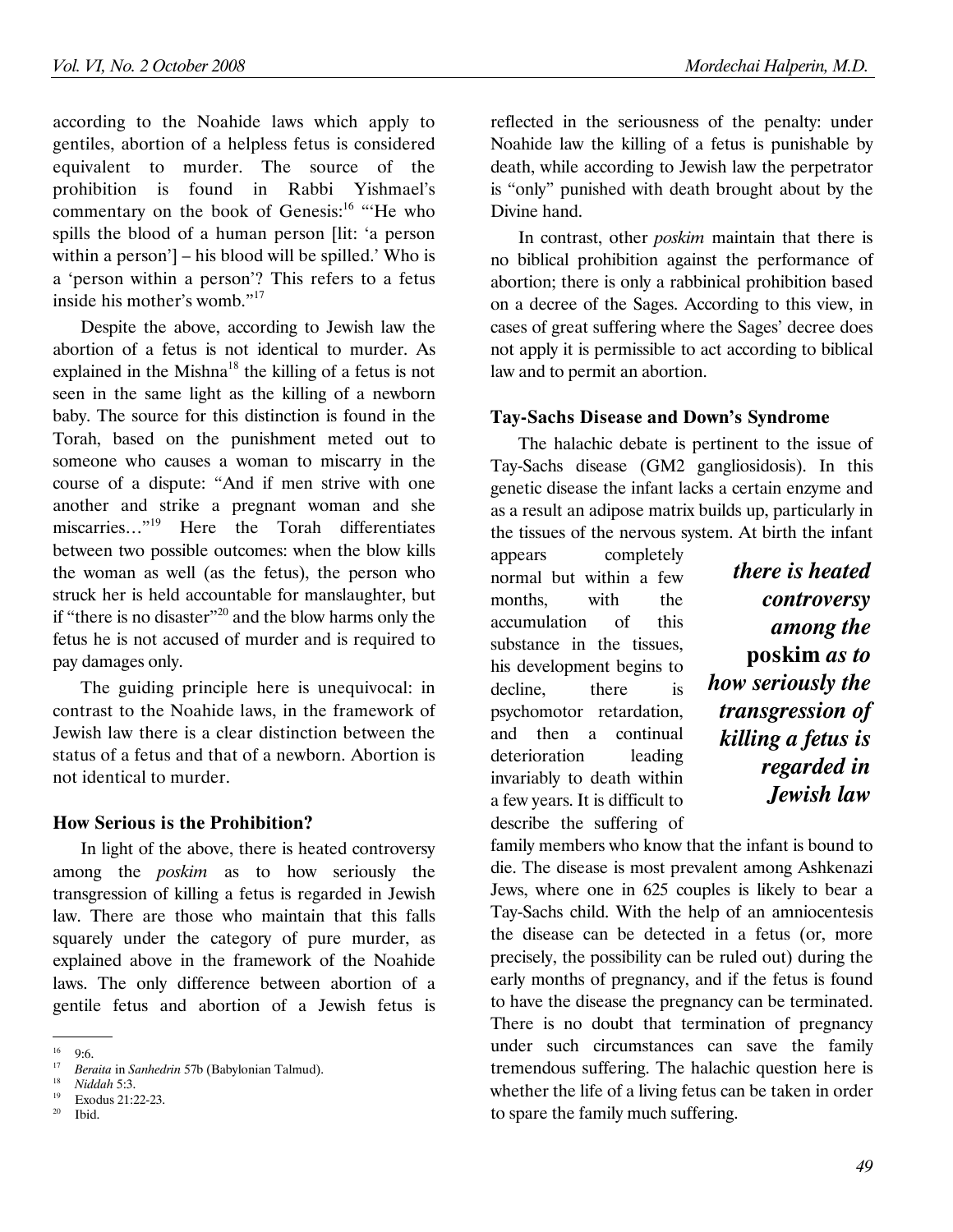The great American halachic authority of the last generation, Rabbi Moshe Feinstein, of blessed memory, prohibited this. In his view the killing of a Tay-Sachs fetus is biblically prohibited because it falls under the category of murder and, therefore, even terrible suffering cannot justify it.

In contrast, the famous authority Rabbi Eliezer Waldenberg of Jerusalem permited the abortion of a Tay-Sachs fetus. He believed that here we may rely here on those authorities who maintain that the prohibition against abortion in Jewish law is of rabbinic origin, and therefore in a case of severe suffering the Sages' decree would not apply.

This debate involves other considerations, too. We should not forget that we are speaking of a fetus which is not viable (i.e., it is going to die regardless), and therefore, although its life expectancy may be longer than thirty days, there is room for

halachic debate as to whether its status can be considered similar to that of a nefel, a term used in Jewish law to refer to a newborn suffering from a defect such that it cannot survive longer than a few days. The legal status of a nefel is not the same as that of a viable infant.

This last consideration does not apply in the case of a Down syndrome diagnosis during pregnancy. Despite the differences between a Tay-Sachs fetus and one with Down syndrome, Rabbi Waldenberg finds real grounds for possible abortion of the latter as well. He did not issue a universal license, however, and leaves the decision in each case to a halachically competent rabbi who is familiar with the couple concerned.

Here there is great importance attached to the character of the parents, their level of faith, and their ability to deal with stress. There are families capable of raising a Down syndrome child with great love and self-sacrifice, with a strengthening of family bonds and causing values (such as respect for human life, altruism, and scrupulous observance of Jewish law) to be internalized in the other family members. In less strong families, this type of situation can cause

tremendous harm. As is the case in many other areas, the halachic decision is a function of both the medical situation and the internal strength of the parents, and the rabbi most closely involved with the family should decide.

## Danger to the Mother's Life

There is one situation where there is unanimous agreement. If the mother's life is in danger and the only way of saving her life requires destruction of the fetus, the fetus may be killed. This situation was more common in the past, before the age of Cesarean sections. A narrow pelvis, a transverse presentation,

and some of the breech positions formerly required that the fetus be cut and removed from the womb in order to preserve the mother's life. This license is limited to the process of birth up until the moment when the baby's head emerges. From that moment the regular principle that "no one life takes precedence over

another life" applies, and as explained in the Mishna: $^{21}$  "If a woman is having a difficult labor, the fetus in her womb is cut up and is removed limb by limb because her life takes precedence over his life. Once he is mostly outside [of her body] he is not to be touched [harmed], for no one life takes precedence over another life."

This law is discussed in several places in the Talmud and the responsa. The complex issues involved in abortion are known to represent one of the most fascinating areas of Jewish law. A detailed discussion of the subject would include the fine legal distinctions that make abortions at an early stage of pregnancy, as well as the use of indirect methods, preferable; for example, performing abortion before the forty-first day after conception is preferable to any later stage, and a pharmacological abortion is preferable to a surgical one. Such a discussion lies outside the scope of this article.<sup>22</sup>

If the mother's life is in danger and the only way of saving her life requires destruction of the fetus, the fetus may be killed

<sup>&</sup>lt;sup>21</sup> Ohalot 7:6.

See the references in note no. 14 above.